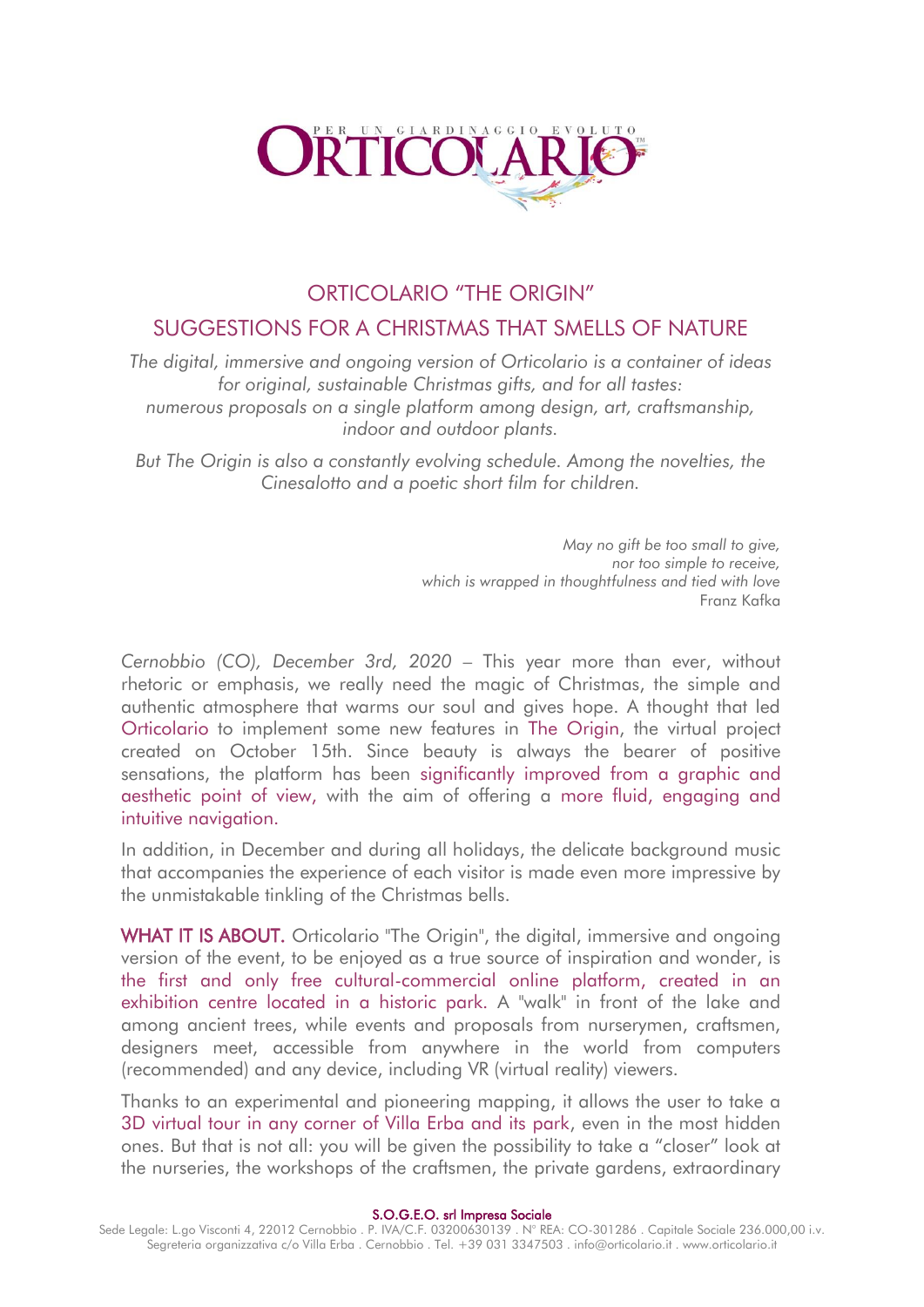places where the exhibitors of Orticolario live, work and create - spaces that during the physical event cannot be known and appreciated. How? Through the video contents that will be gradually uploaded to the platform and will reveal the story and essence of the exhibitor. May we remind you that in fact The Origin is constantly enriched with new experiences, thus giving life to a constantly evolving schedule.

VIDEOS THAT TAKE YOU AROUND THE WORLD. And so, in December you can "travel" along the Peninsula, [going to Rino](https://mpembed.com/show/?m=XBPXJex7ULX&mpu=650&=-2.62,.43&ss=470) (antoninimila@gmail.com), basket maker of Gassano (MS), who produces baskets with willows, dogwood, olive, chestnut, carrying on an ancient craft learned from his father, to Como and around the world with Antonella Fontana (etsy.com/it/shop/papijoux), who enchants with her "Alchemies of seduction" and tells the [magic of creating a](https://mpembed.com/show/?m=XBPXJex7ULX&mpu=650&=-2.2,1.14&ss=333)  [perfume.](https://mpembed.com/show/?m=XBPXJex7ULX&mpu=650&=-2.2,1.14&ss=333) You will be charmed by the sweet and whispered voice of Luna, a faithful four-legged companion, that [tells of Althea Vivai](https://mpembed.com/show/?m=XBPXJex7ULX&mpu=650&=-.19,.15&ss=195) (elleboro.com), where Anna and Claudio, with poetry and skill, produce, sell, select and hybridize hellebores, rebellious and generous flowers, capable of offering nectar to bees even under the snow (have a look on "The Origin": insert link). And then you can literally ["fly" in Anna Peyron's Piedmontese nursery](https://mpembed.com/show/?m=XBPXJex7ULX&mpu=650&=-.19,.15&ss=195)-garden (facebook.com/vivaioannapeyron), where roses, hydrangeas, Clematis and many other beloved plants are grown, or arrive as far as Japan, in the Gifu Prefecture, where the landscape architect Enzo - Satoru Tabata (enzo-garden.net) [composes and recites a Tanka,](https://mpembed.com/show/?m=XBPXJex7ULX&mpu=650&=-2.75,-.04&ss=316) a kind of ancient Japanese poetry, in this case inspired by maple, plant of the year and inspirer of his project.

CHRISTMAS GIFTS. The Origin is also an eclectic "container" of ideas for original, sustainable, nature-inspired gifts, and for all tastes: there are truly numerous proposals including design, art, crafts, indoor and outdoor plants, many inspired by the "Seduction", theme of the 2020 edition and leitmotiv of the 2021 one. After choosing, you will also have the opportunity to buy from exhibitors, by contacting them directly from the web platform.

But that is not all: DHL Express, specialized in the delivery of documents and goods to over 220 countries around the world, [collaborates with Orticolario](https://mpembed.com/show/?m=XBPXJex7ULX&mpu=650&=-2.62,.43&ss=470) allowing the exhibitors to ship their products quickly and safely. As part of the DHL Deutsche Post group, DHL aims to achieve the goal of zero emissions logistics by 2050 and supports Made in Italy in the process of international growth.

Below, a selection of ideas for a tailor-made wish list for those who experience nature as a lifestyle.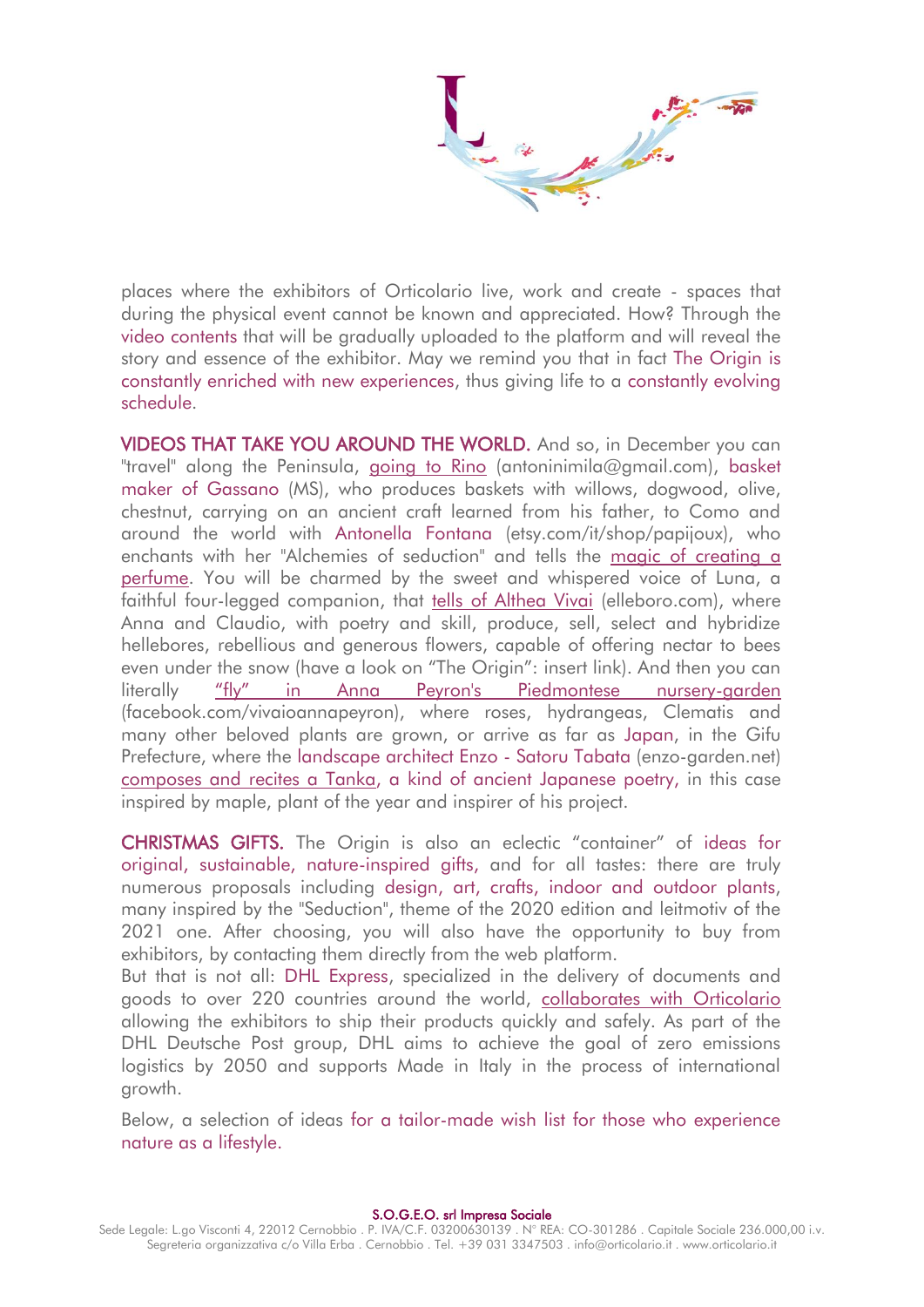FOR CHILDREN. And for Christmas you must not miss a video for children (and for anyone who believes in the power of fantasy), to whom the event has always devoted a great deal of attention: it is a [poetic short film,](https://mpembed.com/show/?m=XBPXJex7ULX&mpu=650&=-2.75,-.04&ss=316) in which the puppets will lead you on a journey into the woods to discover the master trees, among legends, stories, fire, magic and the secrets of nature. Shot by Paola and Dario Tognocchi of the Teatro dei Burattini di Como (teatroburattinicomo.it) it joins the workshops held throughout the year, and is among the activities supporting the Amici di Orticolario Fund, which collects donations for the development of cultural projects and charitable associations in the area. For info: laboratoribambini@orticolario.it.

CINESALOTTO. Among the news not to be missed in December we remind you also of the Cinesalotto, a selection of visionary short films, for a trip around the world and in other worlds, just like it happens in the Secret of Villa Erba during Orticolario: an original idea for spending evenings and the long Christmas holidays. Here are some of the titles: ["Great Gardens:](https://mpembed.com/show/?m=XBPXJex7ULX&mpu=650&=-2.66,-.39&ss=165) Las Pozas" by [Toby Amies](https://mpembed.com/show/?m=XBPXJex7ULX&mpu=650&=-2.66,-.39&ss=165) (UK, 2017, 5'), inspired and artistic; ["Symphony No.](https://mpembed.com/show/?m=XBPXJex7ULX&mpu=650&=-2.66,-.39&ss=164) 42" by [Réka Bucsi](https://mpembed.com/show/?m=XBPXJex7ULX&mpu=650&=-2.66,-.39&ss=164) (Hungary, 2014, 9'), experimental and surprising; ["Great Gardens:](https://mpembed.com/show/?m=XBPXJex7ULX&mpu=650&=-2.66,-.39&ss=164) [Trematon](https://mpembed.com/show/?m=XBPXJex7ULX&mpu=650&=-2.66,-.39&ss=164)  Castle" by [Johnnie Shand Kydd](https://mpembed.com/show/?m=XBPXJex7ULX&mpu=650&=-2.66,-.39&ss=164) (UK, 2016, 4'), libertine, funny and irreverent.

Orticolario "The Origin" is implemented with the support of Mantero Seta and the contribution of Elmec Solar and Ethimo. It also obtained the contribution and patronage of the Chamber of Commerce of Como-Lecco, and the patronage of the Municipality of Como, the Municipality of Cernobbio and the Province of Como. In addition, Regione Lombardia sponsored and recognized Orticolario as an international event. To be mentioned finally the collaboration with FAI - Fondo Ambiente Italiano, present on the platform with a [video presenting some](https://mpembed.com/show/?m=XBPXJex7ULX&mpu=650&=-1.51,1.05&ss=295)  [enchanting places.](https://mpembed.com/show/?m=XBPXJex7ULX&mpu=650&=-1.51,1.05&ss=295)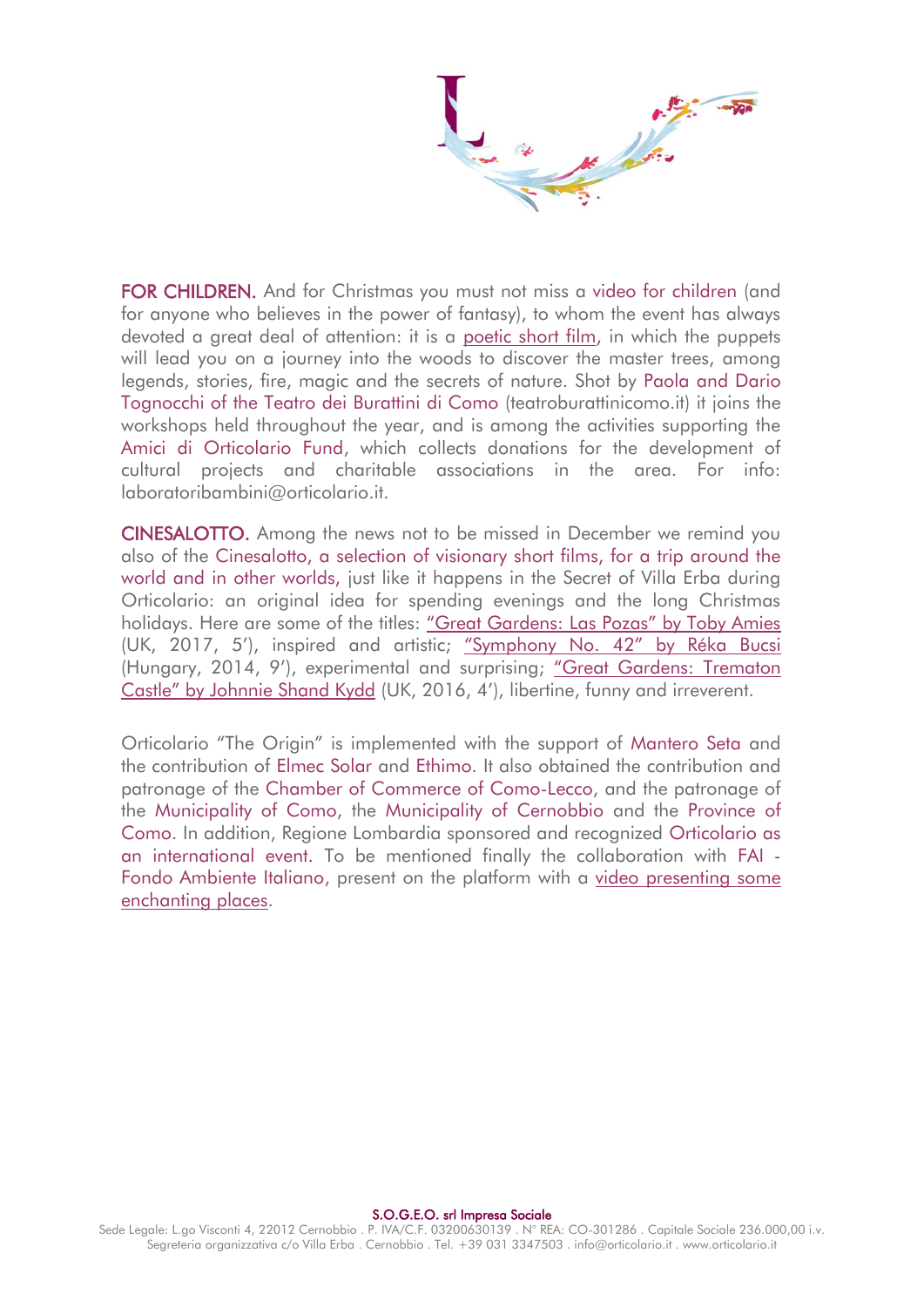## IDEAS FOR AN ORIGINAL GREEN WISH LIST

Here is a selection of ideas from Orticolario "The Origin" for those who want to give nature at Christmas. It is just a small "anthology": you can let yourself be inspired and then continue in The Origin, walking among the over 120 exhibitors (not only Italians), who are ready to fulfil all your wishes (you can also explore the platform through the categories in the menu navigation, under the heading "search").

## ITALIAN STYLE

# Luxury textile accessories. Mantero 1902

Como . mantero.com

Mantero, main sponsor of Orticolario, with more than 100 years of history, creates fabrics and scarves by studying every detail and following all stages of development. Silk, print and colour: magical ingredients for Mantero 1902 models. Shawls, turbans, bags, clothing and silk cushions with patterns taken from the incredible Archive, interpreted in a contemporary way and made entirely in Italy.

Until 31/12 on mantero.com just enter the ORTICOLARIO2020 code and you will be able to buy the new collection and the timeless icons, with a 20% discount.

Have a look on "The Origin": [https://mpembed.com/show/?m=XBPXJex7ULX&mpu=650&=-](https://mpembed.com/show/?m=XBPXJex7ULX&mpu=650&=-.37,.41&ss=186) [.37,.41&ss=186](https://mpembed.com/show/?m=XBPXJex7ULX&mpu=650&=-.37,.41&ss=186)

> Furnishings by Ethimo Milano . ethimo.com

News from Ethimo, "historical" supporter of Orticolario, a company that has in its DNA the passion for the garden and promotes the culture of living outdoors with style and elegance. In December, just warm the atmosphere with the Carrè lamp which, available in two colours in a wired or rechargeable version, will light up Christmas while respecting the environment. So a patio, a garden, a living area will turn into special places, where the materiality of wood becomes the cradle of a warm and enveloping brightness. Have a look on "The Origin": [https://mpembed.com/show/?m=XBPXJex7ULX&mpu=650&=-](https://mpembed.com/show/?m=XBPXJex7ULX&mpu=650&=-2.96,.57&ss=229) [2.96,.57&ss=229](https://mpembed.com/show/?m=XBPXJex7ULX&mpu=650&=-2.96,.57&ss=229)

## ART

## Art and custom frames. Galleria Galp Olgiate Comasco (CO) . galleria-galp.it

Galp art gallery proposes contemporary artists, both Italian and foreign, some emerging, others already known by the public, with an eye to the latest news and a particular focus on figurative art. Among the works presented on The Origin, "Testa" by Stefano Bombardieri, an internationally renowned artist, a metaphor for the complexity of human existence, harsh criticism of selfish and exploitative humanity. Have a look on Orticolario "The Origin": [https://mpembed.com/show/?m=XBPXJex7ULX&mpu=650&=-](https://mpembed.com/show/?m=XBPXJex7ULX&mpu=650&=-2.73,.44&ss=452) [2.73,.44&ss=452](https://mpembed.com/show/?m=XBPXJex7ULX&mpu=650&=-2.73,.44&ss=452)

#### S.O.G.E.O. srl Impresa Sociale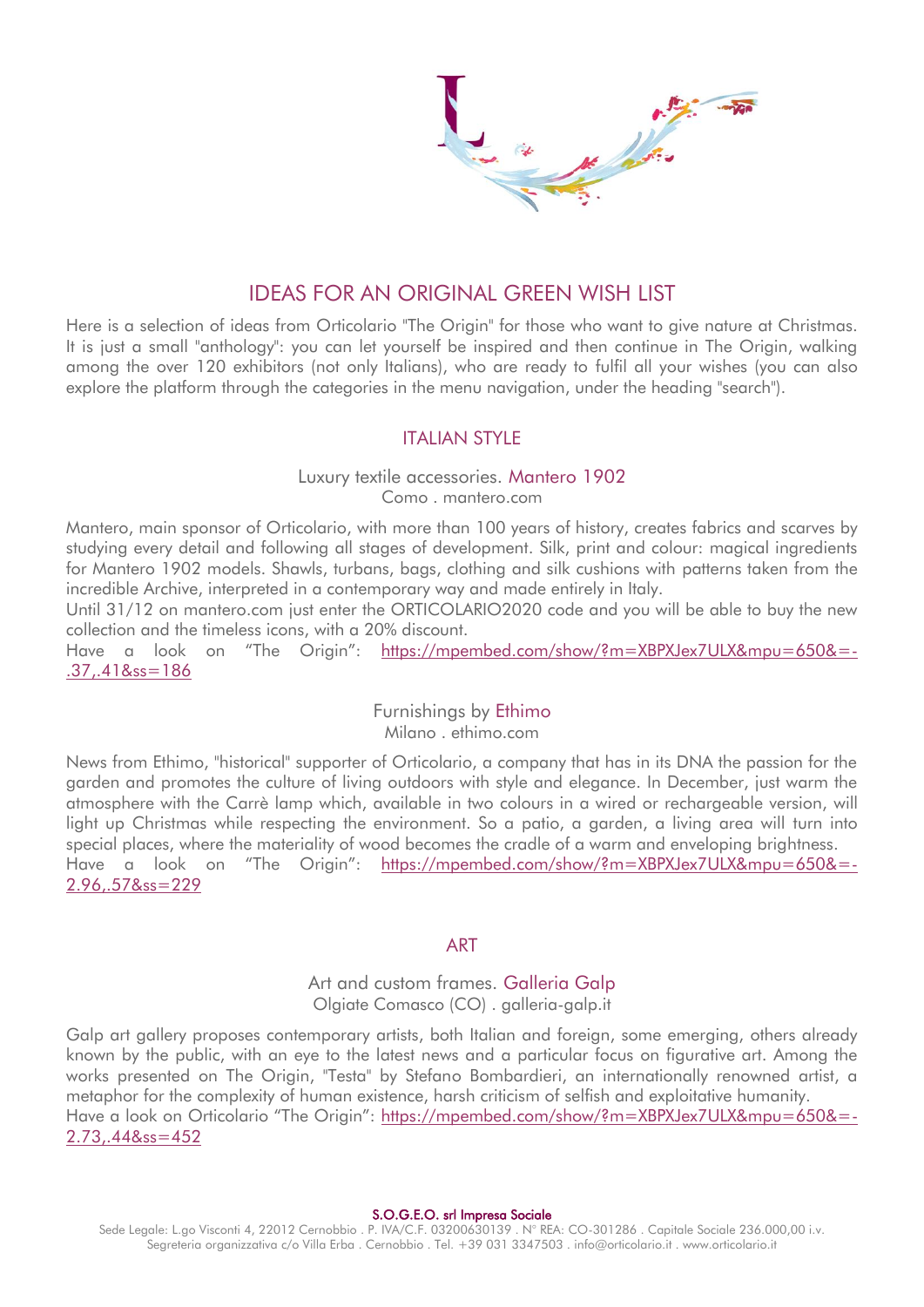

#### Gift decor. William Zanotto Asolo (TV) . evadesign.it

In the creations by William Zanotto, interior designer, the central character is the apple, a symbol of desire and seduction *par excellence*, which becomes an original interior and exterior design element. Among other things, in the 2021 edition of Orticolario, William's works will be the protagonists of the Creative Space 3 "Seduzione à L'enverse", designed together with the garden designer Kristian Buziol (kristianbuziol.it), where you will be seduced to let yourself be seduced.

Have a look on "The Origin": [https://mpembed.com/show/?m=XBPXJex7ULX&mpu=650&=.21,-](https://mpembed.com/show/?m=XBPXJex7ULX&mpu=650&=.21,-.31&ss=408) [.31&ss=408](https://mpembed.com/show/?m=XBPXJex7ULX&mpu=650&=.21,-.31&ss=408)

## **CRAFTSMANSHIP**

#### Soaps. Bianca and me

Cenate Sotto (BG) . biancandme.com

Bianca and Me is a laboratory where soaps inspired by beauty and nature are made, with cold saponification and natural aging of at least four weeks. The base is of extra virgin olive oil produced in the Abruzzo olive groves with strictly seasonal recipes. The novelty: limited edition of soaps with maple syrup, for an extra dose of creaminess and sweetness.

Have a look on "The Origin": [https://mpembed.com/show/?m=XBPXJex7ULX&mpu=650&=-](https://mpembed.com/show/?m=XBPXJex7ULX&mpu=650&=-2.92,1.02&ss=351) [2.92,1.02&ss=351](https://mpembed.com/show/?m=XBPXJex7ULX&mpu=650&=-2.92,1.02&ss=351)

Tailor creations. Chianti Shine

Rapolano Terme (SI) . instagram.com/chiantishine/

Elena and her husband Paolo grew up in a mix of personal passions. Fabrics, colours, brocante; the social, the theatre and friends: this and much more are part of their research. Among the ideas for a special gift, vintage hemp overcoats updated with semi-artisan dyes, clearly visible in the video shot by Irene Stracciati with her group of young dancers.

Have a look on "The Origin": [https://mpembed.com/show/?m=XBPXJex7ULX&mpu=650&=-](https://mpembed.com/show/?m=XBPXJex7ULX&mpu=650&=-2.87,.29&ss=459) [2.87,.29&ss=459](https://mpembed.com/show/?m=XBPXJex7ULX&mpu=650&=-2.87,.29&ss=459)

#### Jewels. Jocabilab di Boccalini Giovanna & C.

Fabbrico (RE) . jocabilab.com

Jocabilab is an Italian artisan laboratory where eclectic jewels, inspired by nature, poetry, literature and art are designed and made. The collection dedicated to Adam and Eve in the Garden of Eden embodies the theme of seduction: Eve, innocent and pure, is tempted by the serpent and becomes a sinner; transformed and adorned with jewels, she seduces Adam.

Have a look on "The Origin": [https://mpembed.com/show/?m=XBPXJex7ULX&mpu=650&=-](https://mpembed.com/show/?m=XBPXJex7ULX&mpu=650&=-2.87,.29&ss=459) [2.87,.29&ss=459](https://mpembed.com/show/?m=XBPXJex7ULX&mpu=650&=-2.87,.29&ss=459)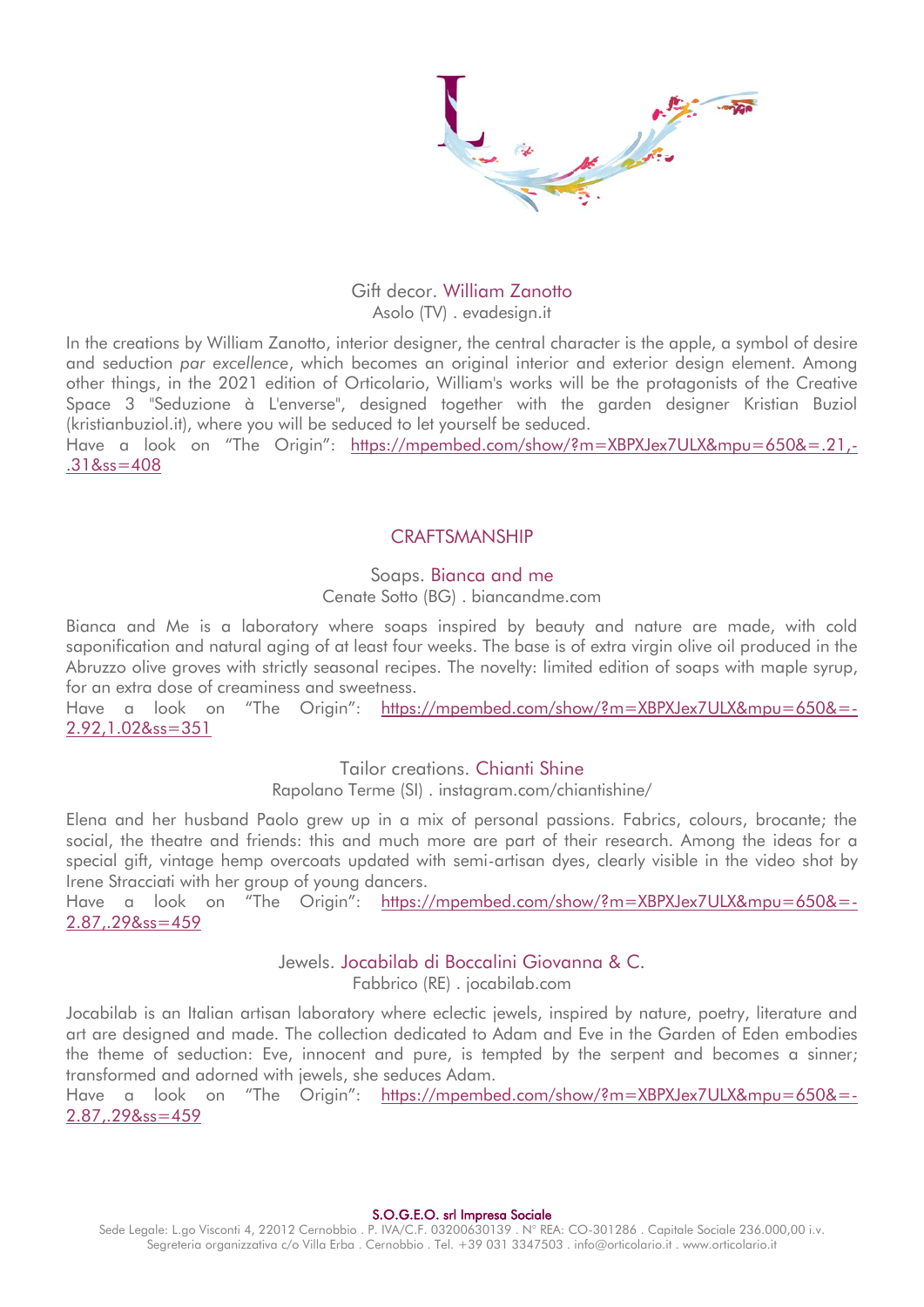

#### Raku ceramics . Le Terre della Torre Alta Valtidone (PC) . etsy.com/it/shop/leterredellatorre

Le Terre della Torre project, from the Piacenza Apennines, creates artistic ceramics with the fascinating Raku technique and with the red earth cooked in wood that gives intense shades blending together. Leaving room for improvisation and taking inspiration from the surrounding environment, lamps, sculptures, vases, household objects are created.

Have a look on "The Origin": [https://mpembed.com/show/?m=XBPXJex7ULX&mpu=650&=-](https://mpembed.com/show/?m=XBPXJex7ULX&mpu=650&=-2.91,.44&ss=467) [2.91,.44&ss=467](https://mpembed.com/show/?m=XBPXJex7ULX&mpu=650&=-2.91,.44&ss=467)

## Vases. The Bis: Monica Bispo

Carpenedolo (BS) . thebis.it

Monica Bispo, artist, restorer and landscape architect, creates vases in Terra Cruda®, a natural and sustainable blend, inspired by the Japanese biologist and philosopher Masanobu Fukuoka, a pioneer of "do-nothing-farming" featuring a low water impact. The Terra Cruda vase does not need cooking, breathes and does not require primary energy nor a lot of water to be made. Among the gift ideas proposed, the box with what you need to make a vase with this material.

Have a look on "The Origin": [https://mpembed.com/show/?m=XBPXJex7ULX&mpu=650&=-](https://mpembed.com/show/?m=XBPXJex7ULX&mpu=650&=-2.38,1.41&ss=260) [2.38,1.41&ss=260](https://mpembed.com/show/?m=XBPXJex7ULX&mpu=650&=-2.38,1.41&ss=260)

#### PLANTS

#### Succulent plants and cacti. A&G Floroortoagricola Sanremo (IM) . agsanremo.it

A historic cactus and succulent company that, thanks to their passion and high quality, managed to expand even outside of Italy. For years they have also been involved in the construction of gardens and terraces, one more idea for a truly tailor-made gift.

Have a look on "The Origin": [https://mpembed.com/show/?m=XBPXJex7ULX&mpu=650&=-](https://mpembed.com/show/?m=XBPXJex7ULX&mpu=650&=-.19,.15&ss=195) [.19,.15&ss=195](https://mpembed.com/show/?m=XBPXJex7ULX&mpu=650&=-.19,.15&ss=195)

> Acidophilous plants, maples and camellias. Compagnia del Lago Maggiore Verbania . compagniadellago.com

They grow maples, azaleas, camellias, rhododendrons and other shrubs suitable for the gardens of the pre-alpine lakes. In recent years they became aware that they had to put more wisdom into their work and use cultivation methods that are more respectful of natural cycles. So to move forward they have taken a step back. And they saw that it works.

Have a look on "The Origin": [https://mpembed.com/show/?m=XBPXJex7ULX&mpu=650&=-](https://mpembed.com/show/?m=XBPXJex7ULX&mpu=650&=-.91,.17&ss=253) [.91,.17&ss=253](https://mpembed.com/show/?m=XBPXJex7ULX&mpu=650&=-.91,.17&ss=253)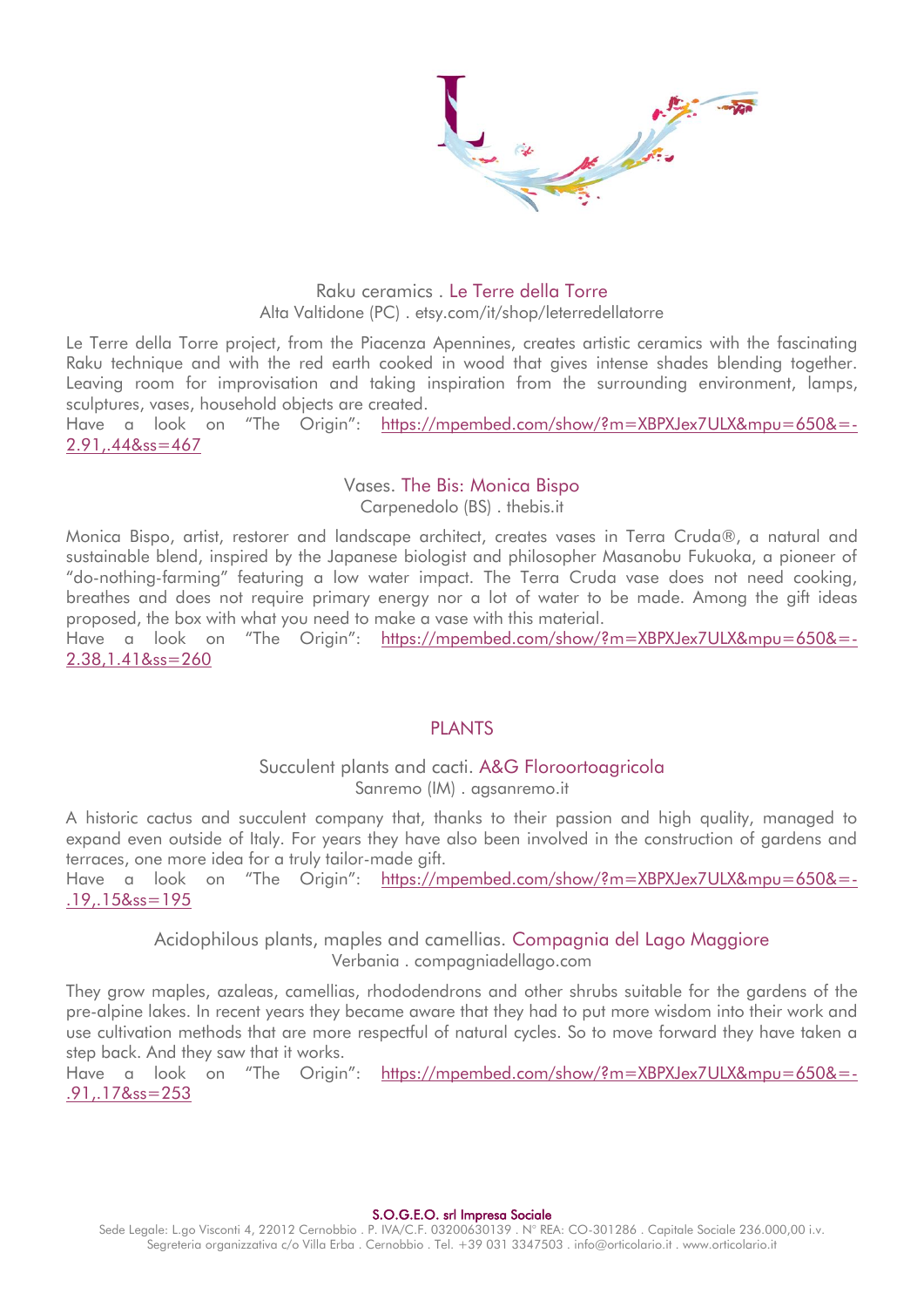

#### Succulents and green environmentally sustainable projects. Piantando Milano. piantando.it

Piantando is a benefit company founded in 2019 by Andrea Evangelista and Chiara Riente, which launches social and environmental projects around the world. By purchasing Piantando products, you contribute to environmental protection projects: environmental and social regeneration and protection of biodiversity; each product is linked to a unique and certified contribution to the various initiatives. Have a look on "The Origin": [https://mpembed.com/show/?m=XBPXJex7ULX&mpu=650&=-](https://mpembed.com/show/?m=XBPXJex7ULX&mpu=650&=-2.38,1.41&ss=266) [2.38,1.41&ss=266](https://mpembed.com/show/?m=XBPXJex7ULX&mpu=650&=-2.38,1.41&ss=266)

## TASTE

#### Craft beer. Birrificio Italiano Limido Comasco (CO) . birrificio.it

Pioneer of the Italian craft scene since 1996. The personality of the products is evident both in the reinterpretation of the classics, which reinvent stylistic dogmas, and in the experimental productions that bend wild yeasts, fruit, flowers, spices to the ultimate goal: the creation of harmony. Since 2016, in a limited edition, they have been creating the Orticolario beer, inspired by the theme of the edition. Have a look on "The Origin": [https://mpembed.com/show/?m=XBPXJex7ULX&mpu=650&=-](https://mpembed.com/show/?m=XBPXJex7ULX&mpu=650&=-2.76,.13&ss=176) [2.76,.13&ss=176](https://mpembed.com/show/?m=XBPXJex7ULX&mpu=650&=-2.76,.13&ss=176)

> Agricultural and food products. Gastronomia Botanica Bistrot PioppoTremulo Seregno (MB) . pioppotremulo.it

With love and passion they make products processed with advanced methods that enhance the characteristics of the spontaneous flowers and herbs. They offer fruit and vegetables, khimki, fermented drinks such as jun and kombucha, flower and fruit teas and various wild herb preserves. A true edible garden for a life led in time with nature.

Have a look on "The Origin": [https://mpembed.com/show/?m=XBPXJex7ULX&mpu=650&=-](https://mpembed.com/show/?m=XBPXJex7ULX&mpu=650&=-2.91,.44&ss=465) [2.91,.44&ss=465](https://mpembed.com/show/?m=XBPXJex7ULX&mpu=650&=-2.91,.44&ss=465)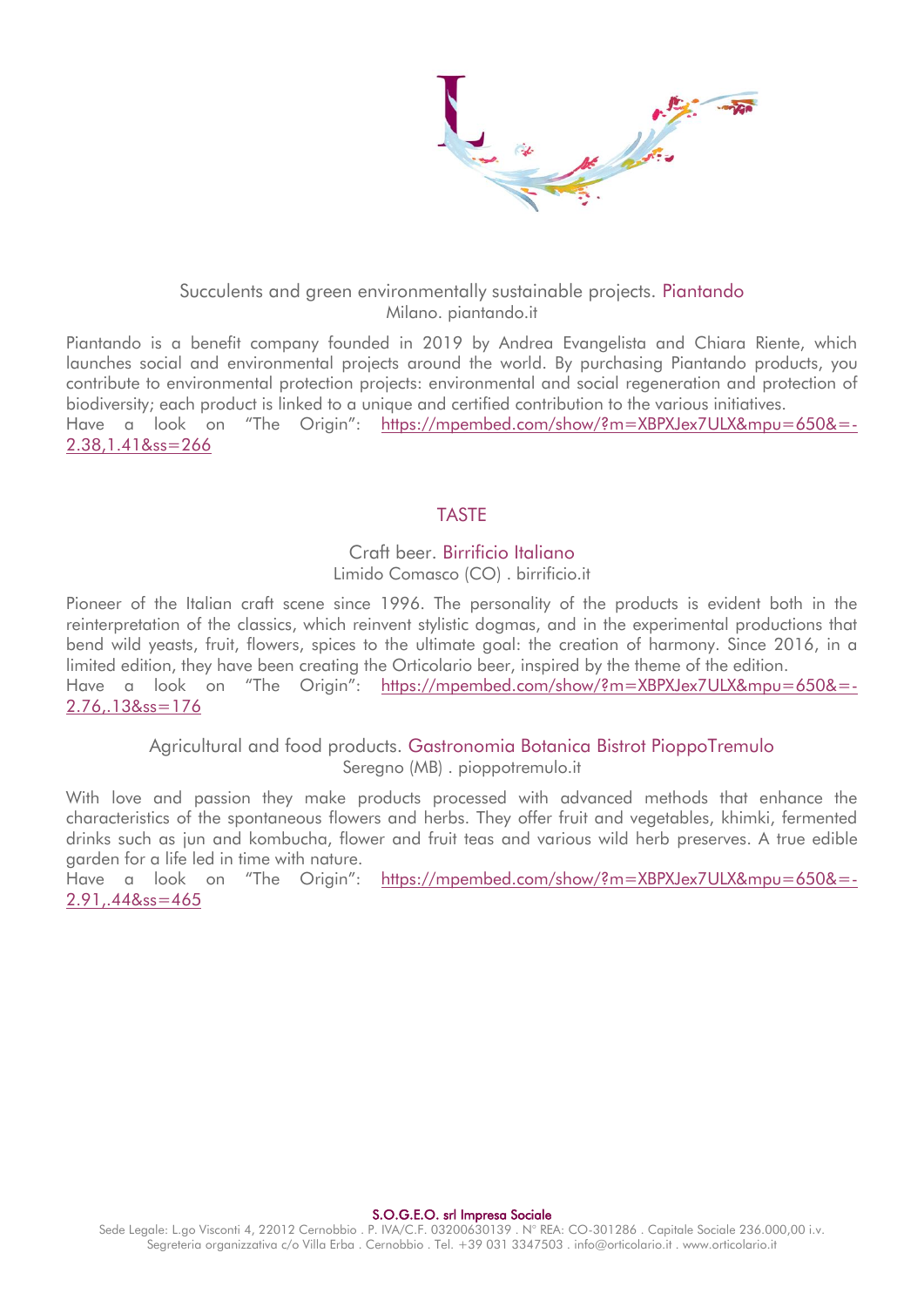#### ABOUT ORTICOLARIO

Orticolario, now in its twelfth edition, is the cultural event dedicated to those for whom nature is a lifestyle. Scene of the event will be the botanical park of Villa Erba in Cernobbio (CO), a nineteenth-century manor house overlooking the shores of Lake Como, the summer residence of the director Luchino Visconti. Essence of Orticolario: the theme gardens set up in the park, inspired by the theme of the year and selected through the International Competition "Creative Spaces". The title of the 2020 edition is "Hypnotic", the theme is "Seduction" and the protagonist plant the Maple. The event, that in 2019 achieved almost 30,000 visitors, is enriched by a wide range of rare, unusual and collectible plants, artistic craftsmanship and design with more than 290 carefully selected exhibitors, an intensive calendar of meetings and numerous educational and creative workshops for children, as well as performances, film screenings in the dungeons of the Villa Antica and floral shows. At the centre of the exhibition there is art, which is able to go beyond and break down the borders between inside and outside. During the three-day event and for the rest of the year, contributions are collected for the Amici di Orticolario Fund, which supports projects for the promotion of landscape culture and for five local charities.

This year, due to a health emergency, the event will be Orticolario "The Origin": a new virtual and continuous form, but always a "factory" of languages, ingenuity and talents, an experience of the landscape and for the landscape. Hence, Orticolario all year round, accessible to a wider and international audience. And the numbers of the new project are more than generous: in 2019 the orticolario.it website recorded about 347,000 pages viewed, the followers on the social networks (Facebook and Instagram) exceeded 22,000, the YouTube channel obtained more than 117,000 views, while the newsletter has over 17,700 subscribers.

#### ORTICOLARIO AT A GLANCE

Orticolario "The Origin", the online version of Orticolario Orticolario 2021: 1 - 3 October Villa Erba, Cernobbio (CO), on Lake Como Visitor info: tel. +39 031 3347503, mail: info@orticolario.it Website: www.orticolario.it Facebook: http://www.facebook.com/Orticolario Instagram: https://instagram.com/orticolariocomo/ Twitter: http://twitter.com/Orticolario Pinterest: http://www.pinterest.com/orticolario13 YouTube: Orticolario LinkedIn: https://www.linkedin.com/company/orticolario?trk=top\_nav\_home

#### PRESS INFORMATION

Itaca Comunicazione Alessandra Perrucchini . Mob. +39.340.4212323

#### S.O.G.E.O. srl Impresa Sociale